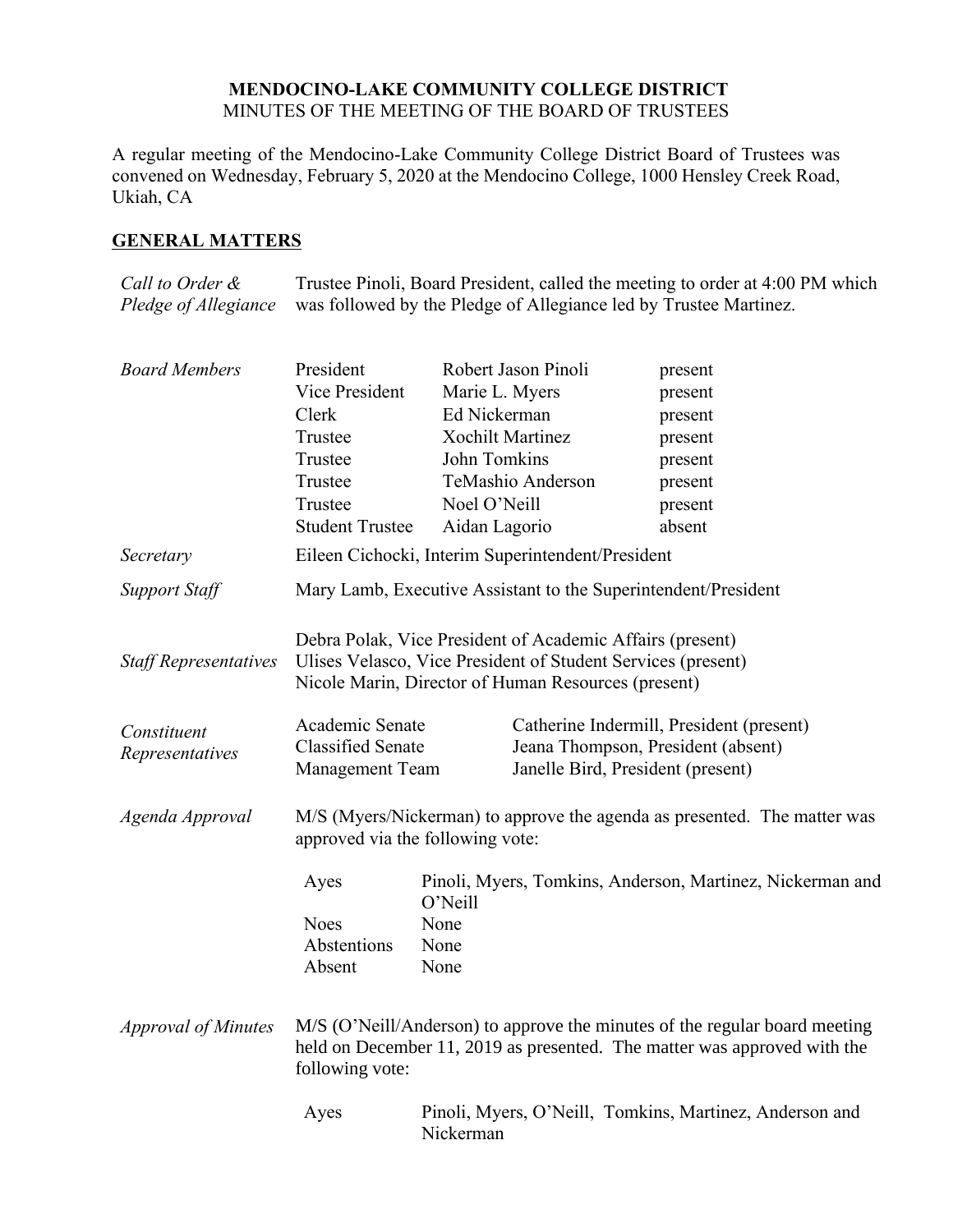| None |
|------|
| None |
| None |
|      |

*Public Comments on Closed Session Items* There were no comments from members of the public at this time.

# **CLOSED SESSION**

The Board adjourned to Closed Session at 4:09 PM with Board President Pinoli stating items 2.1, 2.2, 2.3 and 2.4 would be discussed in closed session.

### **OPEN SESSION**

*Report of Action Taken in Closed Session*

The Board returned to open session at 5:06 PM with Board President Pinoli stating there was nothing to report out from closed session.

*Public Comments* • There were no comments from members of the public at this time.

## **PRESIDENT AND ADMINISTRATION REPORT**

A written report was presented by Interim Superintendent/President Cichocki who stated she had nothing to add at this time.

### **CONSENT AGENDA**

M/S (O'Neill/Myers) Board of Trustees does hereby approve the Consent Agenda as presented. The consent agenda was approved with the following vote:

Ayes Tomkins, Pinoli, Nickerman, O'Neill, Martinez and Myers Noes None Abstentions None Absent Anderson

Items with an asterisk \* were approved by one motion as the Consent Agenda.

### **Personnel**

*Consideration to approve the personnel list – Short-Term Non Continuing (STNC) Employees*

\*RESOLVED, That the Mendocino-Lake Community College District Board of Trustees does hereby ratify the employment of the short-term noncontinuing (STNC) employees as submitted and presented at the meeting pending receipt of all necessary employment eligibility requirements.

*Consideration to approve the personnel list – Part Time Faculty*

\*RESOLVED, That the Mendocino-Lake Community College District Board of Trustees does hereby approve the list of part-time faculty as submitted and presented at the meeting pending receipt of all necessary employment eligibility requirements.

*Consideration to* \*RESOLVED, That the Mendocino-Lake Community College District Board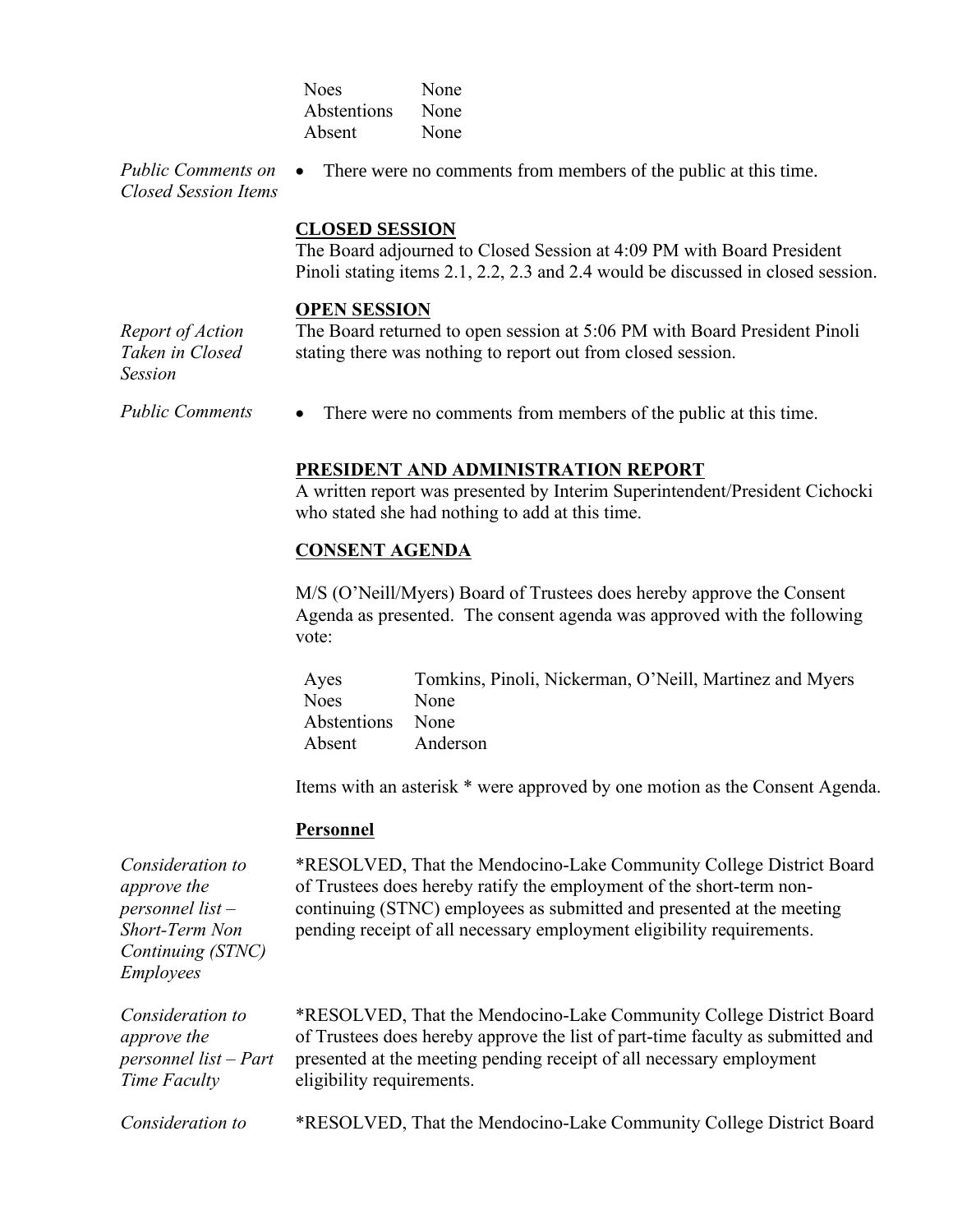*approve the list of Volunteers*

of Trustees does hereby approve the list of volunteers as presented.

*Consideration to approve the personnel list – Classified*

*Consideration to approve the Lateral Transfer - Classified*

*Consideration to approve the personnel list – Educational Administrator*

*Consideration to receive the Mendocino Part-Time Faculty Association (MPFA/CCA/CTA/N EA) 2019/2020 Successor Contract Reopener Consideration to present the Mendocino-Lake Community College District Successor Contract Reopeners to the Mendocino Part-Time Faculty Association (MPFA/CCA/CTA/N EA) 2019/2020*

\*RESOLVED, That the Mendocino-Lake Community College District Board of Trustees does hereby employ Kelly Keyes, Accounting Specialist, effective February 11, 2020, pending receipt of all necessary employment eligibility requirements.

\*RESOLVED, That the Mendocino-Lake Community College District Board of Trustees does hereby ratify the lateral transfer of Tammy Cartwright, North County Center Assistant, effective January 7, 2020.

\*RESOLVED, That the Mendocino-Lake Community College District Board of Trustees does hereby employ Dr. Peggy Goebel as the Interim Executive Dean of Nursing, with a corrected contract period of 12 months/year effective 01/17/2020 through 01/18/2022 pending receipt of all necessary employment eligibility requirements.

\*RESOLVED, That the Mendocino-Lake Community College District Board of Trustees does hereby receive the initial 2019/2020 collective bargaining proposal from the Mendocino Part-Time Faculty Association and directs the Interim Superintendent/President to receive related public comments prior to the March board meeting.

\*RESOLVED, That the Mendocino-Lake Community College District Board of Trustees hereby presents the District's initial 2019/2020 collective bargaining proposal to the Mendocino Part-Time Faculty Association and directs the Interim Superintendent/President to receive related public comments prior to the March board meeting.

## **Other Items**

| Fiscal Report as of<br>December 31, 2019 | *RESOLVED, That the Mendocino-Lake Community College District Board<br>of Trustees does hereby accept the fiscal report as of December 31, 2019 as<br>presented.            |
|------------------------------------------|-----------------------------------------------------------------------------------------------------------------------------------------------------------------------------|
| Donations                                | *RESOLVED, That the Mendocino-Lake Community College District Board<br>of Trustees does hereby accept the donated items from Wayne Deprue and Eric<br>Hoefler as presented. |
| Quarterly Fiscal<br>Status Report $-AB$  | *RESOLVED, That the Mendocino-Lake Community College District Board<br>of Trustees does hereby accept the quarterly fiscal status report as presented.                      |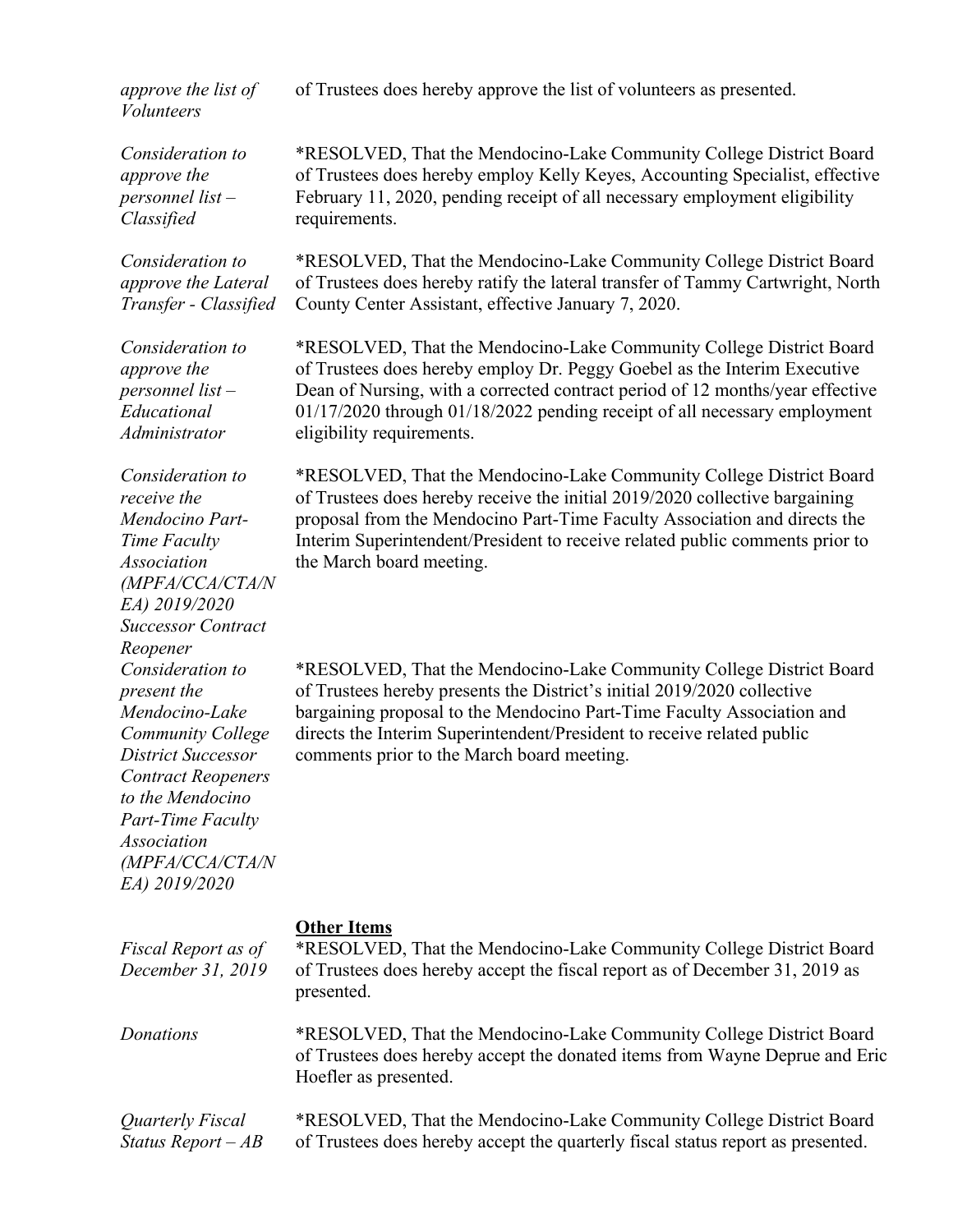| Superintendent/Presi<br>dent Search Job<br>Announcement                      | <b>ACTION ITEMS</b><br>Board President Pinoli introduced Dr. Joan Smith from Community College<br>Search Services (CCSS) who then outlined the process thus far and the<br>proposed Superintendent/President job announcement.<br>Requests from the board for changes to the proposed document included the<br>addition of Athletics in a separate sentence as part of the second paragraph<br>under the College and Community. There was also a request to include<br>something about someone who is aware that dual enrollment is key for our<br>institution under desirable qualifications.<br>After reviewing the information presented and discussion, the board took the<br>following action:<br>M/S (Nickerman/Martinez) that the Mendocino-Lake Community College<br>District Board of Trustees does hereby approve the job announcement for the<br>Superintendent/President position as amended. |                                                                       |  |  |  |                                      |                                                                       |
|------------------------------------------------------------------------------|-----------------------------------------------------------------------------------------------------------------------------------------------------------------------------------------------------------------------------------------------------------------------------------------------------------------------------------------------------------------------------------------------------------------------------------------------------------------------------------------------------------------------------------------------------------------------------------------------------------------------------------------------------------------------------------------------------------------------------------------------------------------------------------------------------------------------------------------------------------------------------------------------------------|-----------------------------------------------------------------------|--|--|--|--------------------------------------|-----------------------------------------------------------------------|
|                                                                              |                                                                                                                                                                                                                                                                                                                                                                                                                                                                                                                                                                                                                                                                                                                                                                                                                                                                                                           |                                                                       |  |  |  |                                      |                                                                       |
|                                                                              |                                                                                                                                                                                                                                                                                                                                                                                                                                                                                                                                                                                                                                                                                                                                                                                                                                                                                                           |                                                                       |  |  |  | Ayes                                 | Tomkins, Myers, Pinoli, Anderson, O'Neill, Martinez, and<br>Nickerman |
|                                                                              |                                                                                                                                                                                                                                                                                                                                                                                                                                                                                                                                                                                                                                                                                                                                                                                                                                                                                                           |                                                                       |  |  |  | <b>Noes</b><br>Abstentions<br>Absent | None<br>None<br>None                                                  |
| <b>Board of Trustees</b><br><b>Budget Parameters</b><br>for District 2020/21 | After reviewing the information presented and discussion, the board took the<br>following action:                                                                                                                                                                                                                                                                                                                                                                                                                                                                                                                                                                                                                                                                                                                                                                                                         |                                                                       |  |  |  |                                      |                                                                       |
| <b>Budgets</b>                                                               | M/S (Nickerman/Tomkins) that the Mendocino-Lake Community College<br>District Board of Trustees does hereby adopt the 2020/2021 Budget Parameters<br>as presented with the following vote:                                                                                                                                                                                                                                                                                                                                                                                                                                                                                                                                                                                                                                                                                                                |                                                                       |  |  |  |                                      |                                                                       |
|                                                                              | Ayes                                                                                                                                                                                                                                                                                                                                                                                                                                                                                                                                                                                                                                                                                                                                                                                                                                                                                                      | Tomkins, Myers, Pinoli, Anderson, Martinez, O'Neill and<br>Nickerman  |  |  |  |                                      |                                                                       |
|                                                                              | <b>Noes</b><br>Abstentions<br>Absent                                                                                                                                                                                                                                                                                                                                                                                                                                                                                                                                                                                                                                                                                                                                                                                                                                                                      | None<br>None<br>None                                                  |  |  |  |                                      |                                                                       |
| Contracts and<br>$A$ greements $-$<br>Quarterly<br>Ratification              | After reviewing the information presented and discussion, the board took the<br>following action:                                                                                                                                                                                                                                                                                                                                                                                                                                                                                                                                                                                                                                                                                                                                                                                                         |                                                                       |  |  |  |                                      |                                                                       |
|                                                                              | M/S (Tomkins/Myers) that the Mendocino-Lake Community College District<br>Board of Trustees does hereby ratify the contracts and agreements as presented<br>with the following vote:                                                                                                                                                                                                                                                                                                                                                                                                                                                                                                                                                                                                                                                                                                                      |                                                                       |  |  |  |                                      |                                                                       |
|                                                                              | Ayes                                                                                                                                                                                                                                                                                                                                                                                                                                                                                                                                                                                                                                                                                                                                                                                                                                                                                                      | Tomkins, Myers, Pinoli, Anderson, O'Neill, Martinez, and<br>Nickerman |  |  |  |                                      |                                                                       |
|                                                                              | <b>Noes</b><br>Abstentions                                                                                                                                                                                                                                                                                                                                                                                                                                                                                                                                                                                                                                                                                                                                                                                                                                                                                | None<br>None                                                          |  |  |  |                                      |                                                                       |
|                                                                              |                                                                                                                                                                                                                                                                                                                                                                                                                                                                                                                                                                                                                                                                                                                                                                                                                                                                                                           |                                                                       |  |  |  |                                      |                                                                       |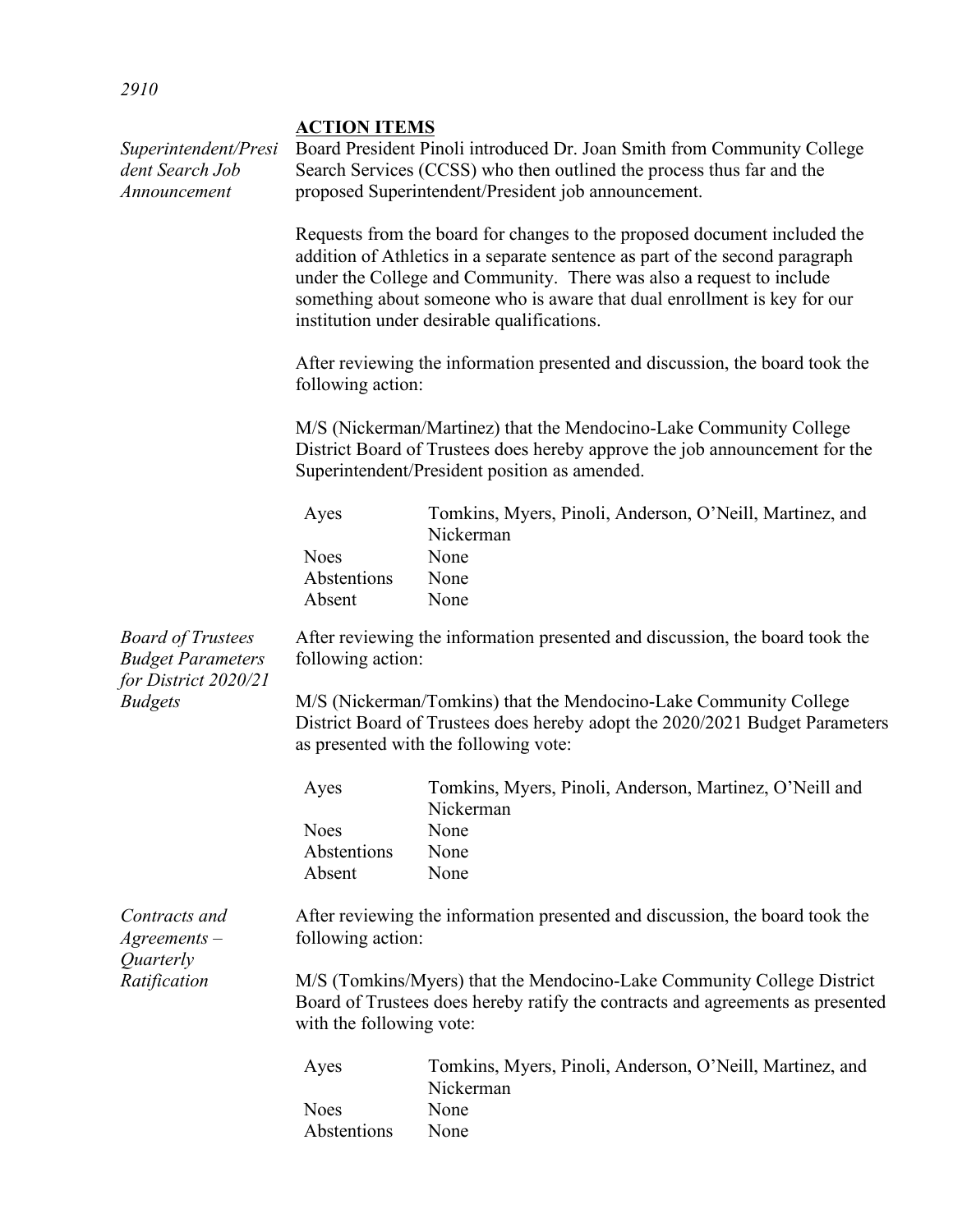|                                                            | Absent                                                                                                                                                                                                                                                                                                           | None                                                                                                                                                                                                                                                                                                                  |  |
|------------------------------------------------------------|------------------------------------------------------------------------------------------------------------------------------------------------------------------------------------------------------------------------------------------------------------------------------------------------------------------|-----------------------------------------------------------------------------------------------------------------------------------------------------------------------------------------------------------------------------------------------------------------------------------------------------------------------|--|
| 2020/2021<br><b>Nonresident Tuition</b><br>Fee             | After reviewing the information presented and discussion, the board took the<br>following action:                                                                                                                                                                                                                |                                                                                                                                                                                                                                                                                                                       |  |
|                                                            |                                                                                                                                                                                                                                                                                                                  | M/S (Nickerman/Tomkins) that the Mendocino-Lake Community College<br>District Board of Trustees does hereby adopt the 2020/2021 nonresident tuition<br>fee at \$280 based on Option C as presented with the following vote:                                                                                           |  |
|                                                            | Ayes                                                                                                                                                                                                                                                                                                             | Tomkins, Myers, Pinoli, Anderson, O'Neill, Martinez, and<br>Nickerman                                                                                                                                                                                                                                                 |  |
|                                                            | <b>Noes</b><br>Abstentions<br>Absent                                                                                                                                                                                                                                                                             | None<br>None<br>None                                                                                                                                                                                                                                                                                                  |  |
| <b>Board Policy</b><br>Revision                            | After reviewing the information presented and subsequent discussion, the<br>board took the following action:                                                                                                                                                                                                     |                                                                                                                                                                                                                                                                                                                       |  |
|                                                            | Policy 2360 as presented.                                                                                                                                                                                                                                                                                        | M/S (Martinez/Nickerman) that the Mendocino-Lake Community College<br>District Board of Trustees hereby adopt the additions and/or revisions to Board                                                                                                                                                                 |  |
|                                                            | Ayes<br><b>Noes</b><br>Abstentions<br>Absent                                                                                                                                                                                                                                                                     | Tomkins, Myers, Pinoli, Martinez, O'Neill and Nickerman<br>None<br>None<br>Anderson                                                                                                                                                                                                                                   |  |
| <b>Board Policies and</b><br>Revisions – Second<br>Reading | After reviewing the information presented and discussion, the board took the<br>following action:                                                                                                                                                                                                                |                                                                                                                                                                                                                                                                                                                       |  |
|                                                            | M/S (Myers/Nickerman) that the Mendocino-Lake Community College<br>District Board of Trustees hereby adopts the additions and/or revisions to<br>Board Policy 3410, Board Policy 3430, Board Policy 3820, Board Policy 6250,<br>Board Policy 6320 and Board Policy 6550 as presented with the following<br>vote: |                                                                                                                                                                                                                                                                                                                       |  |
|                                                            | Ayes<br><b>Noes</b><br>Abstentions<br>Absent                                                                                                                                                                                                                                                                     | Tomkins, Myers, Pinoli, O'Neill, Martinez and Nickerman<br>None<br>None<br>Anderson                                                                                                                                                                                                                                   |  |
| Services Provided to<br>Native American<br><b>Students</b> | Mendocino College.                                                                                                                                                                                                                                                                                               | Vice President of Student Services Ulises Velasco presented information on<br>the various services currently available to Native American students enrolled at                                                                                                                                                        |  |
|                                                            |                                                                                                                                                                                                                                                                                                                  | Included in his presentation was information about Mendocino College having<br>the third largest enrolled Native American population in the California<br>Community College System. Currently, 4.73% of our enrolled students are<br>Native American with the overall population of the area currently sitting at 4%. |  |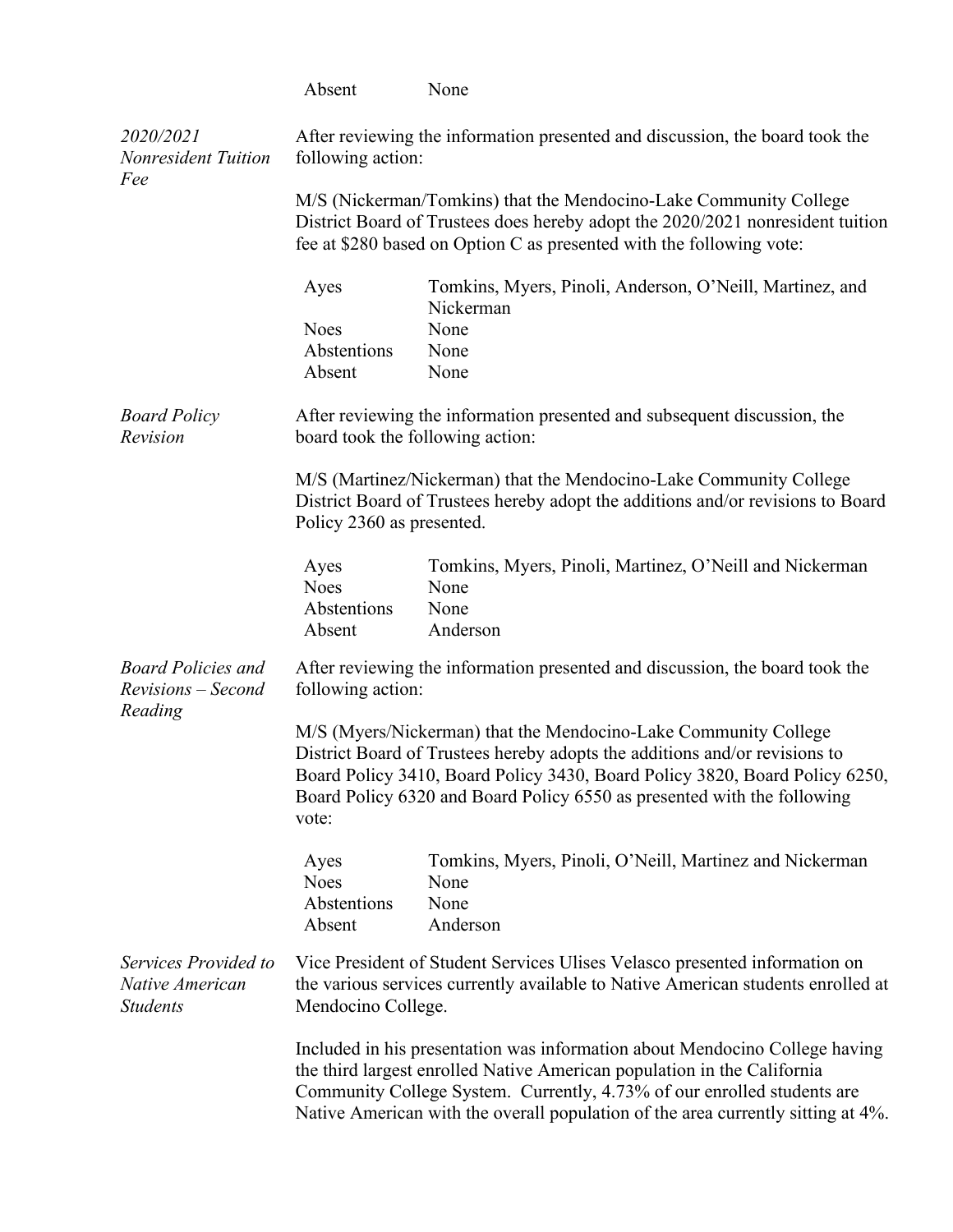There are twenty-six different Pomo tribes in our region with ten in Mendocino County and another seven in Lake County.

Also outlined in his presentation was information about our collaboration with Coyote Valley Band of Pomo Indians and the Pomo Pathway program.

Vice President Velasco also outlined the many levels of support services that are currently in place for Native American students.

# **INFORMATIONAL REPORTS**

| <b>Health Benefits</b><br>Report as of<br>December 31, 2019                 | An informational update on the college Health Benefits account was presented<br>as information.                                                                                                                                                                                                                                                     |
|-----------------------------------------------------------------------------|-----------------------------------------------------------------------------------------------------------------------------------------------------------------------------------------------------------------------------------------------------------------------------------------------------------------------------------------------------|
| Mendocino College<br>Foundation, Inc.                                       | A written informational report was submitted by Katie Fairbairn, Executive<br>Director of the Mendocino College Foundation who stated she had nothing to<br>add.                                                                                                                                                                                    |
|                                                                             | Board President Pinoli also introduced and acknowledged Tom Dow who has<br>recently taken over the duties of Foundation Board President.                                                                                                                                                                                                            |
| <b>Constituents Group</b><br>Reports                                        | <b>Academic Senate</b><br>A written report was submitted by Academic Senate President Catherine<br>Indermill who added information about the afternoon sessions that took place<br>during inservice on January $17th$ .                                                                                                                             |
|                                                                             | <b>Classified Senate</b><br>A written report was submitted by Classified Senate President Jeana<br>Thompson.                                                                                                                                                                                                                                        |
|                                                                             | <b>Management Team</b><br>A written report was submitted by Management Team President Janelle Bird<br>who stated she had nothing to add.                                                                                                                                                                                                            |
| <b>Board Policy</b><br>Additions and<br><b>Revisions</b> - First<br>Reading | Board policy 6200 – Budget Preparation, Board policy 6330 – Purchasing,<br>Board policy 6340 - Bids and Contracts, Board policy 6400 - Financial Audits<br>and Board policy 6500- Property Management were presented as information<br>for review. Discussion and/or adoption of these policies will take place at the<br>March 2020 board meeting. |
|                                                                             | <b>TRUSTEE COMMUNICATION</b>                                                                                                                                                                                                                                                                                                                        |
| <b>Trustee Reports</b>                                                      | Trustees commented orally on their recent college-related activities.                                                                                                                                                                                                                                                                               |
|                                                                             | Trustee Anderson stated the recent trustee conference was very informative for<br>him.                                                                                                                                                                                                                                                              |
|                                                                             | Trustee Nickerman stated that currently only 2% of students from high schools                                                                                                                                                                                                                                                                       |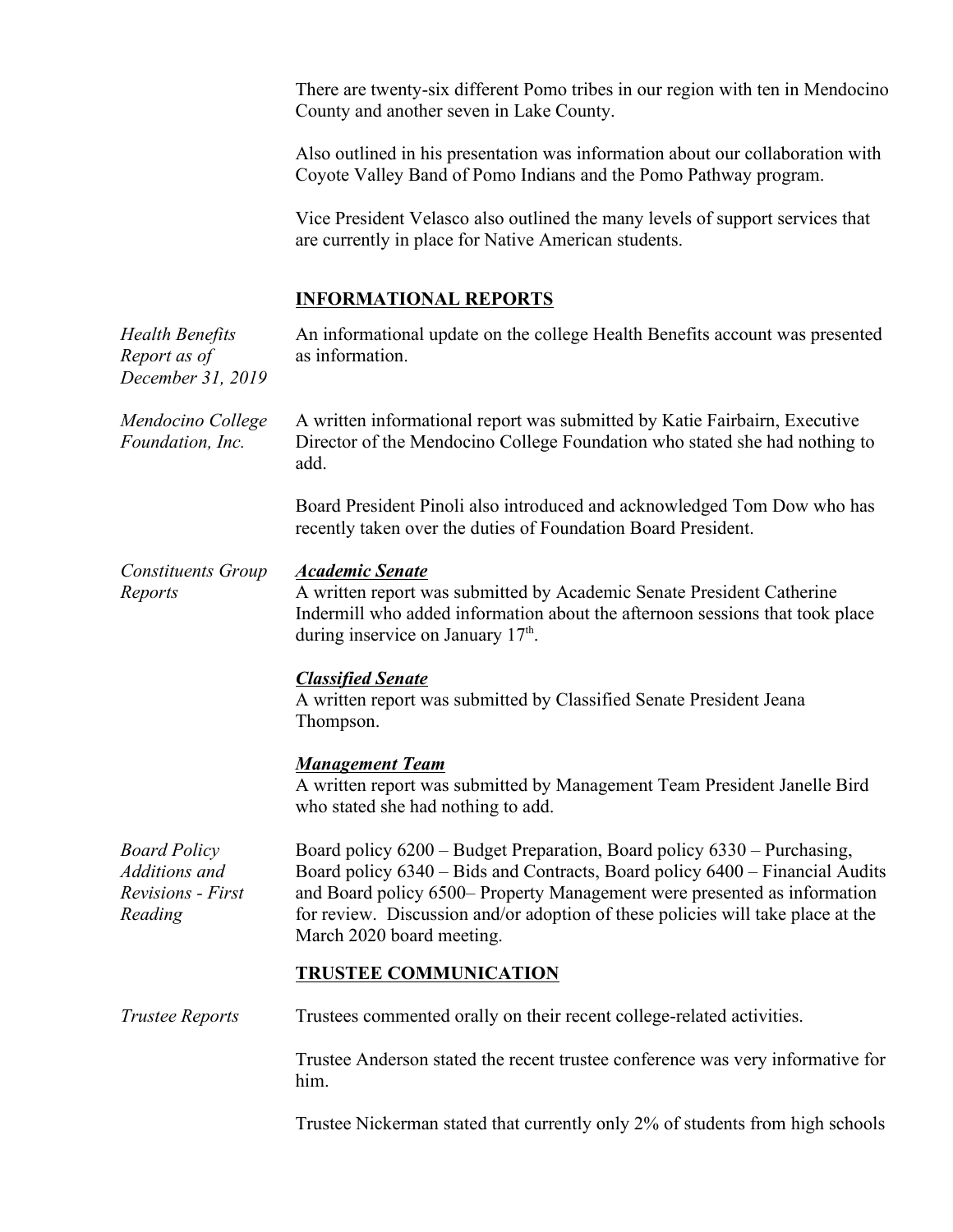in our District attend Mendocino College and this is something we need to change.

Trustee Myers added she feels that the College board members need to have at least two meetings a year with the board members from the various school districts in our region. She also added that the EOPS growth that has taken place is amazing.

Trustee Martinez commented that her favorite breakout session from the recent trustee conference was regarding minorities.

Trustee Tomkins added that he attended a breakout session where the discussion topic was about what we are doing to get students to attend our institutions.

Trustee O'Neill felt the recent conference was a great initiation about what it means to be a trustee and how they can support their CEO. It was also a wonderful opportunity to meet with other trustees and hear how things are going at their respective colleges. He was happy to hear the Community College League of California has many opportunities available to learn more about the college system as a whole.

Trustee Pinoli expressed his thanks to all the board members for their attendance at the conference. He found the Board Chair workshop to be very enlightening and helpful.

Trustee Pinoli informed the board members that we are looking to hold a board workshop/study session on the budget. Interim Superintendent/President Cichocki will work on a list of some potential dates and will send them out to the board for their input. Mid-March is potentially looking like a good time to hold the workshop.

Trustee Pinoli reminded the members of the board that when they last met with the Foundation Board, there was a commitment to continue to meet together briefly in the fall and spring of each year. He will work with the Foundation Board President and Executive Director Fairbairn to identify potential dates.

Trustee Pinoli took the opportunity to thank everyone who helped to support the theatre students in their endeavor to take their play *Wildfire* to the Kennedy Center American College Theatre Festival in Fort Collins, Colorado. As a result of their successful fundraising efforts, they will be participating in the festival later this month.

*Future Agenda Items* There were several new future agenda items discussed and approved by the board members. Those discussed and approved include the following:

> A presentation on the EOPS program Essential needs for Trustee onboarding Outreach to the community and the various tribes What are the plans for the Fire Recovery and Construction Program grant?